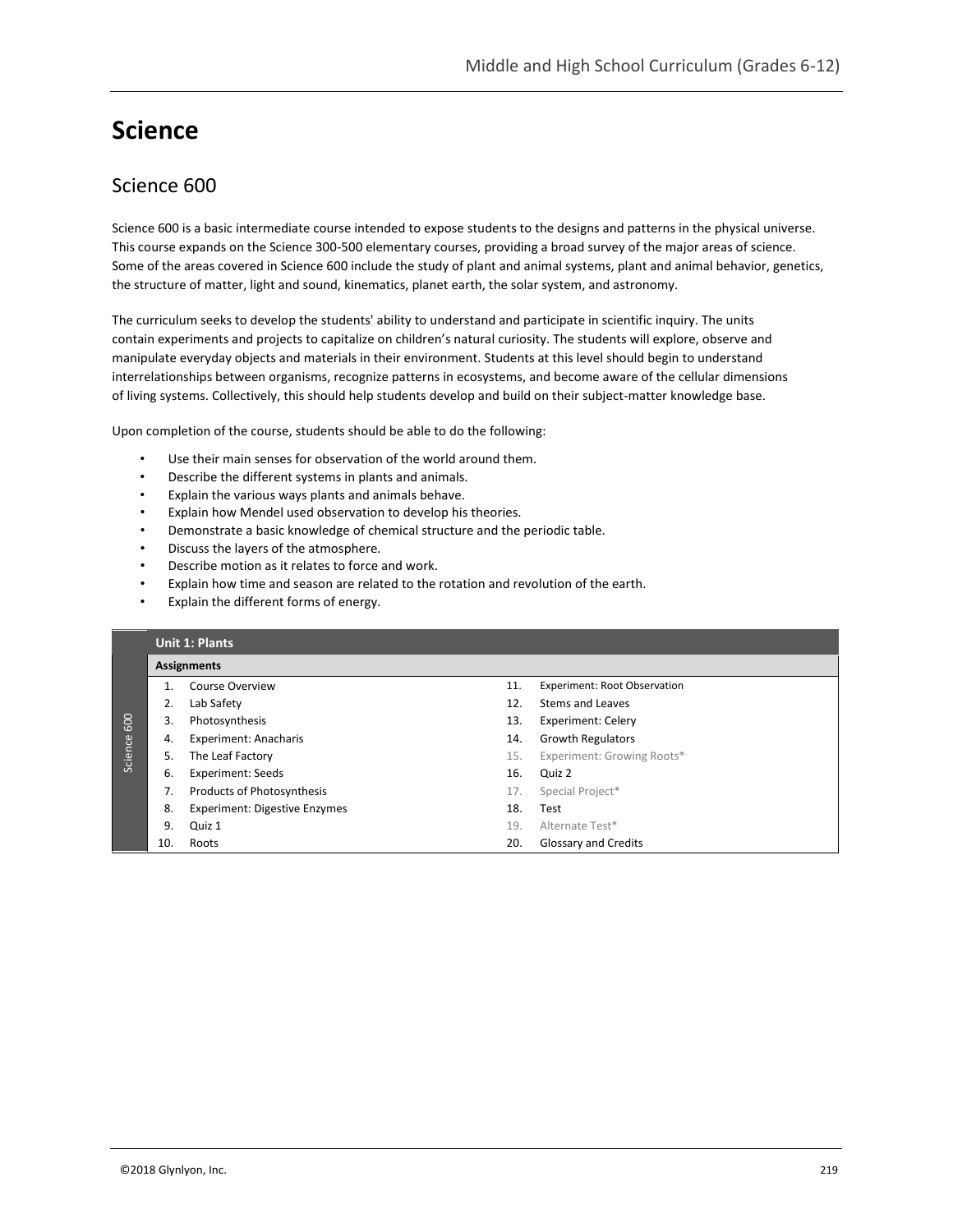|          |                                     | Unit 2: The Human Body                   |     |                                   |  |  |  |
|----------|-------------------------------------|------------------------------------------|-----|-----------------------------------|--|--|--|
|          |                                     | <b>Assignments</b>                       |     |                                   |  |  |  |
|          | 1.                                  | Digestive System                         | 13. | <b>Experiment: Carbon Dioxide</b> |  |  |  |
|          |                                     | 2. Mouth and Stomach                     | 14. | Project: Lungs*                   |  |  |  |
|          | 3.                                  | <b>Experiment: Digesting Protein</b>     | 15. | Quiz 2                            |  |  |  |
| 600      | 4.                                  | Small and Large Intestines               | 16. | <b>Excretory System</b>           |  |  |  |
| Scienc   |                                     | 5. Experiment: Digesting Fat             | 17. | <b>Muscles</b>                    |  |  |  |
| $\omega$ | 6.                                  | <b>Experiment: Absorbing Food</b>        | 18. | <b>Bones and Joints</b>           |  |  |  |
|          | 7.                                  | Quiz 1                                   | 19. | Quiz 3                            |  |  |  |
|          | 8.                                  | <b>Circulatory System</b>                | 20. | Special Project*                  |  |  |  |
|          | 9.                                  | <b>Experiment: Pulse Rate</b>            | 21. | Test                              |  |  |  |
|          | 10.                                 | Blood                                    | 22. | Alternate Test*                   |  |  |  |
|          | 11.                                 | Project: Heart*                          | 23. | <b>Glossary and Credits</b>       |  |  |  |
|          | 12.                                 | <b>Respiratory System</b>                |     |                                   |  |  |  |
|          |                                     |                                          |     |                                   |  |  |  |
|          | Unit 3: Animals, Plants, and Nature |                                          |     |                                   |  |  |  |
|          | <b>Assignments</b>                  |                                          |     |                                   |  |  |  |
|          |                                     | 1. Animals: The Brain                    | 11. | Nature: Biomes (Part 1)           |  |  |  |
|          | 2.                                  | Project: The Cerebrum                    | 12. | Nature: Biomes (Part 2)           |  |  |  |
| 600      |                                     | 3. Animals: The Nervous System           | 13. | Project: Biomes                   |  |  |  |
| Scienc   | 4.                                  | Project: The Eye                         | 14. | Nature: Balance                   |  |  |  |
| ഄ        | 5.                                  | Animals: Response                        | 15. | Project: Symbiosis                |  |  |  |
|          | 6.                                  | <b>Experiment: Trial and Error</b>       | 16. | Quiz 3                            |  |  |  |
|          | 7.                                  | Quiz 1                                   | 17. | Special Project*                  |  |  |  |
|          | 8.                                  | Plants: Tropisms (Part 1)                | 18. | Test                              |  |  |  |
|          | 9.                                  | Plants: Tropisms (Part 2)                | 19. | Alternate Test*                   |  |  |  |
|          |                                     | 10. Quiz 2                               | 20. | <b>Glossary and Credits</b>       |  |  |  |
|          |                                     |                                          |     |                                   |  |  |  |
|          |                                     | <b>Unit 4: Reproduction and Genetics</b> |     |                                   |  |  |  |
|          | <b>Assignments</b>                  |                                          |     |                                   |  |  |  |

|                  |     | <b>Assignments</b>                  |     |                               |
|------------------|-----|-------------------------------------|-----|-------------------------------|
|                  | 1.  | Flower Reproduction                 | 11. | <b>Experiment: Taste Test</b> |
|                  | 2.  | <b>Experiment: Flower Structure</b> | 12. | Quiz 2                        |
| 600              | 3.  | <b>Mitosis and Meiosis</b>          | 13. | <b>DNA</b>                    |
| Scienc           |     | 4. Experiment: Embryo Formation*    | 14. | <b>Genetic Mutation</b>       |
| $\mathbf \omega$ |     | 5. Quiz 1                           | 15. | Experiment: Albinism*         |
|                  | 6.  | Inheritance                         | 16. | Quiz 3                        |
|                  |     | 7. Project: Traits                  | 17. | Special Project*              |
|                  | 8.  | <b>Punnett Square</b>               | 18. | Test                          |
|                  | 9.  | Experiment: Mendelian Genetics*     | 19. | Alternate Test*               |
|                  | 10. | Dominance and Multiple Genes        | 20. | Glossary and Credits          |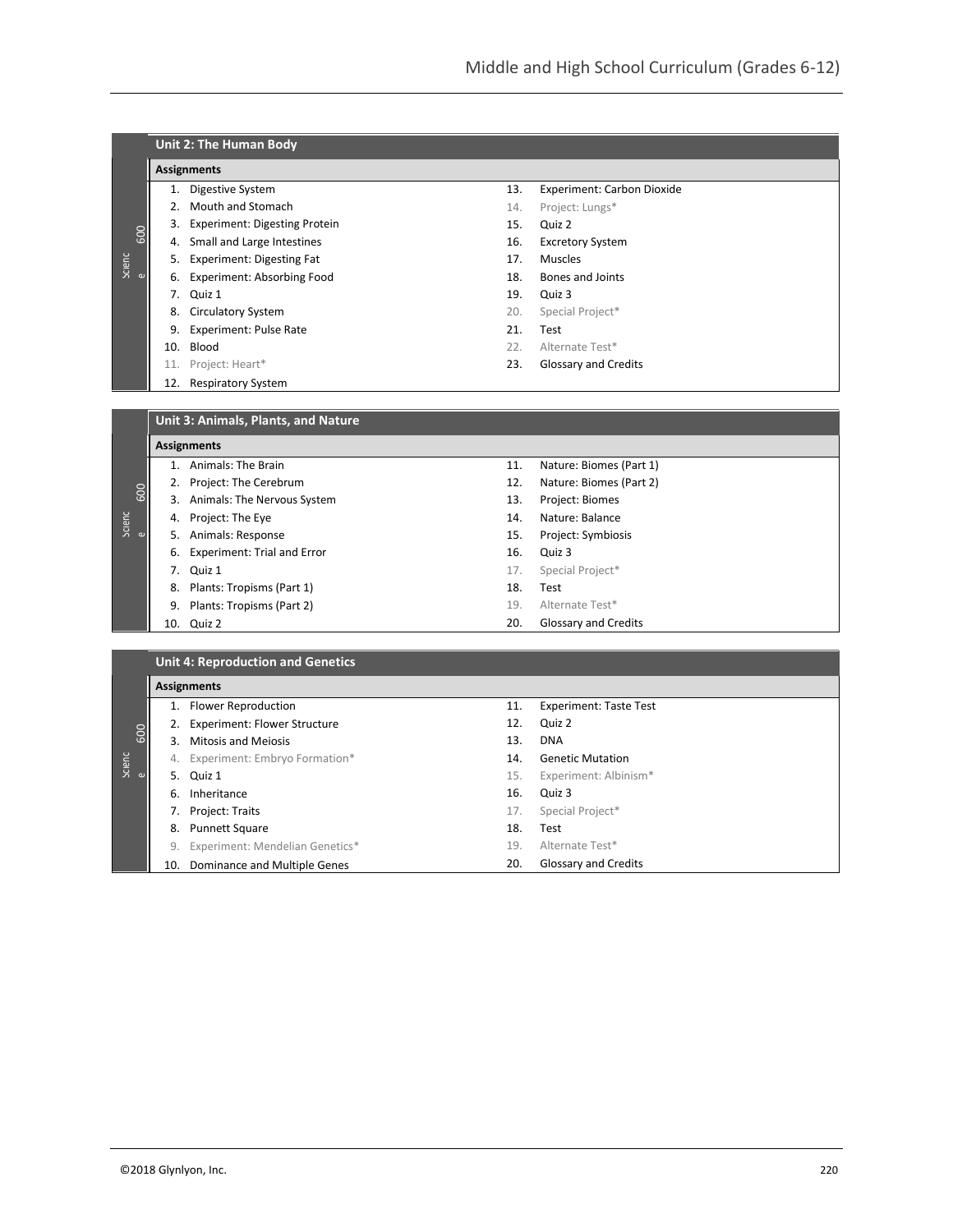|         | <b>Unit 5: Chemistry</b> |                                |     |                               |  |  |  |  |
|---------|--------------------------|--------------------------------|-----|-------------------------------|--|--|--|--|
|         |                          | <b>Assignments</b>             |     |                               |  |  |  |  |
|         | 1.                       | Matter                         | 13. | Project: Element Organization |  |  |  |  |
|         | 2.                       | <b>States of Matter</b>        | 14. | Quiz 2                        |  |  |  |  |
|         | 3.                       | Experiment: Solid, Liquid, Gas | 15. | Electron Arrangement          |  |  |  |  |
| 600     | 4.                       | <b>Chemical Changes</b>        | 16. | Project: Atom Diagram         |  |  |  |  |
|         | 5.                       | Atoms and Elements             | 17. | <b>Acids and Bases</b>        |  |  |  |  |
| Science | 6.                       | Molecules and Compounds        | 18. | Experiment: Acid or Base?     |  |  |  |  |
|         |                          | Experiment: Make a Compound    | 19. | Project: Cause and Effect*    |  |  |  |  |
|         | 8.                       | Experiment: Limewater*         | 20. | Quiz 3                        |  |  |  |  |
|         | 9.                       | Quiz 1                         | 21. | Special Project*              |  |  |  |  |
|         | 10.                      | <b>Chemical Symbols</b>        | 22. | Test                          |  |  |  |  |
|         | 11.                      | Atomic Number and Weight       | 23. | Alternate Test*               |  |  |  |  |
|         | 12.                      | The Periodic Table             | 24. | <b>Glossary and Credits</b>   |  |  |  |  |

**Unit 6: Motion**

|         |                    | Unit 6: Motion                            |     |                                                |  |  |  |
|---------|--------------------|-------------------------------------------|-----|------------------------------------------------|--|--|--|
|         | <b>Assignments</b> |                                           |     |                                                |  |  |  |
|         | 1.                 | Force                                     | 11. | Newton's Second and Third Laws of Motion       |  |  |  |
|         | 2.                 | Work                                      | 12. | Experiment: Newton's Laws                      |  |  |  |
| 600     | 3.                 | Project: Calculating Work                 | 13. | Experiment: Force, Motion, and Energy Transfer |  |  |  |
| Science | 4.                 | <b>Experiment: Work</b>                   | 14. | <b>Machines and Motion</b>                     |  |  |  |
|         | 5.                 | Power                                     | 15. | Quiz 2                                         |  |  |  |
|         | 6.                 | Project: Horsepower                       | 16. | Special Project*                               |  |  |  |
|         | 7.                 | <b>Experiment: Calculating Horsepower</b> | 17. | Test                                           |  |  |  |
|         | 8.                 | Quiz 1                                    | 18. | Alternate Test*                                |  |  |  |
|         | 9.                 | Newton's First Law of Motion              | 19. | Glossary and Credits                           |  |  |  |
|         | 10.                | Experiment: Inertia                       |     |                                                |  |  |  |
|         |                    |                                           |     |                                                |  |  |  |

## **Unit 7: Energy**

|             | <b>Assignments</b> |                                                  |  |                                  |  |  |  |
|-------------|--------------------|--------------------------------------------------|--|----------------------------------|--|--|--|
|             |                    | <b>Mechanical Energy</b>                         |  | 9. Project: Energy Conversion    |  |  |  |
|             |                    | 2. Heat Energy (Part 1)                          |  | 10. Atomic Energy                |  |  |  |
| Science 600 |                    | 3. Heat Energy (Part 2)                          |  | 11. Quiz 2                       |  |  |  |
|             |                    | 4. Project: Minimizing/Maximizing Thermal Energy |  | 12. Energy Conservation          |  |  |  |
|             |                    | Transfer                                         |  | 13. Project: Energy Conservation |  |  |  |
|             |                    | 5. Quiz 1                                        |  | 14. Special Project*             |  |  |  |
|             |                    | 6. Chemical Energy                               |  | 15. Test                         |  |  |  |
|             |                    | Project: Nuclear Power                           |  | 16. Alternate Test*              |  |  |  |
|             | 8.                 | <b>Energy Conversion</b>                         |  | 17. Glossary and Credits         |  |  |  |
|             |                    |                                                  |  |                                  |  |  |  |

## **Unit 8: The Atmosphere**

|             | <b>Assignments</b> |                                   |     |                                       |  |  |
|-------------|--------------------|-----------------------------------|-----|---------------------------------------|--|--|
|             |                    | <b>Atmospheric Gases</b>          | 10. | Pollution                             |  |  |
|             |                    | Atmospheric Layers                | 11. | Project: Pollution                    |  |  |
|             | 3.                 | Project: The Atmosphere           | 12. | Quiz 2                                |  |  |
| Science 600 | 4.                 | Solar Radiation                   | 13. | Project: Climate Change Research*     |  |  |
|             | 5.                 | <b>Experiment: The Greenhouse</b> | 14. | Project: Climate Change Presentation* |  |  |
|             | 6.                 | Quiz 1                            | 15. | Special Project*                      |  |  |
|             |                    | The Atmosphere at Work            | 16. | Test                                  |  |  |
|             | 8.                 | Water Cycle                       | 17. | Alternate Test*                       |  |  |
|             | 9.                 | Gas Cycles                        | 18. | <b>Glossary and Credits</b>           |  |  |